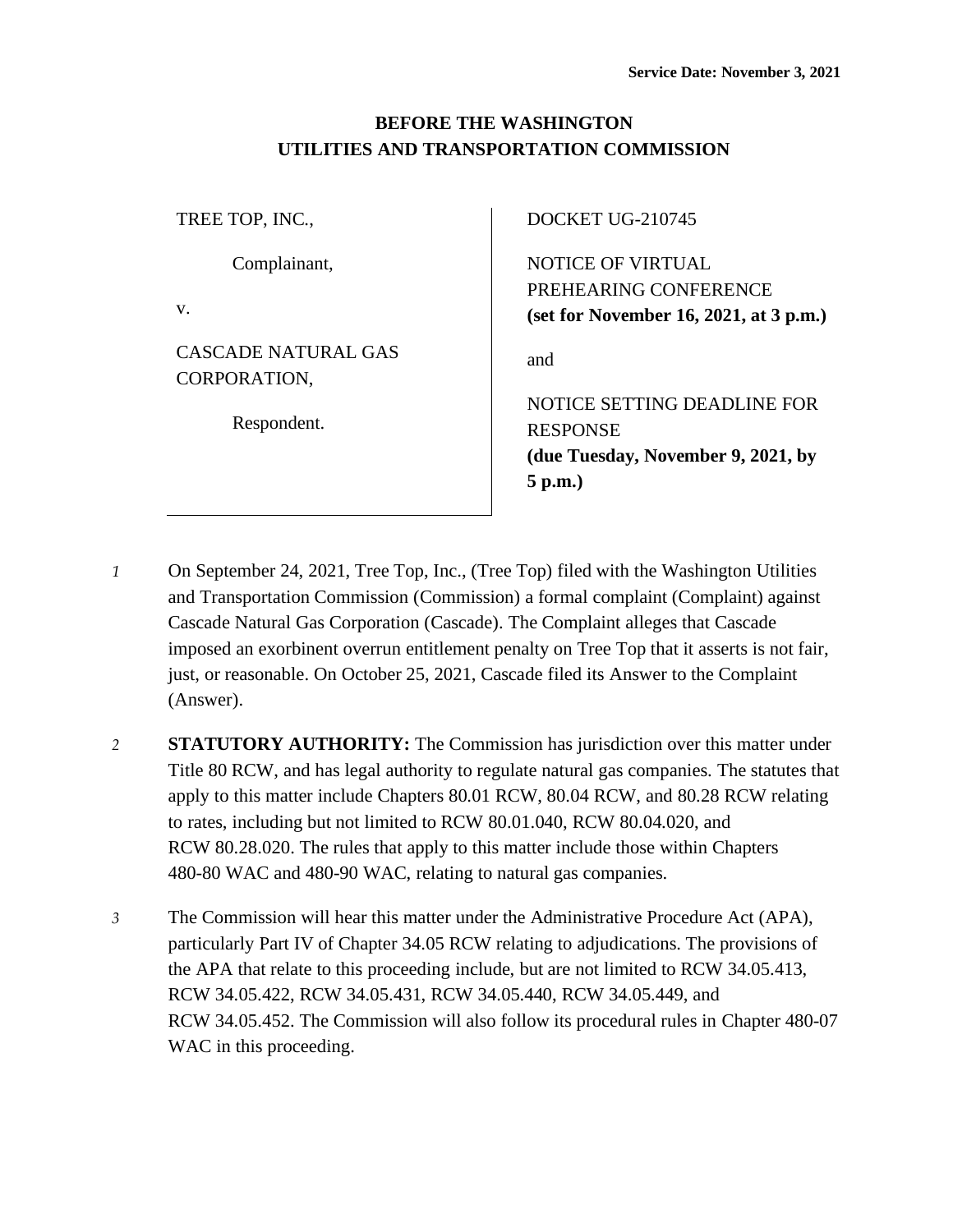- *4* The Commission finds there is good cause to hear this matter on shortened notice. *See*  WAC 480-07-440(1)(a) and RCW 34.05.434.
- *5* **THE COMMISSION GIVES NOTICE That it will hold a virtual prehearing conference in this matter at 3 p.m., on Tuesday, November 16, 2021. To participate via Zoom, use the following link: [Click here to join meeting.](https://utc-wa-gov.zoom.us/j/92587488715?pwd=MThUTmhGUHU1R1ByOVBIb3RnWGpCZz09) To participate by phone, call (253) 215-8782 and use the Meeting ID 925 8748 8715# and the Passcode 350807#.**
- *6* The purpose of the prehearing conference is to consider requests for intervention, resolve scheduling matters including establishing dates for distributing evidence, to identify the issues in the proceeding, and determine other matters to assist the Commission in resolving the matter, as listed in WAC 480-07-430.
- *7* **INTERVENTION:** Persons who wish to intervene should file a petition to intervene in writing at least three business days before the date of the prehearing conference. *See* WAC 480-07-355(a). The Commission will consider oral petitions to intervene during the conference, but strongly prefers written petitions to intervene. Party representatives must file a notice of appearance with the Commission no later than the business day before the conference. *See* WAC 480-07-345(2). Any party or witness in need of an interpreter or other assistance should fill out the form attached to this Notice and return it to the Commission. The Commission will set the time and place for any evidentiary hearings at the prehearing conference, on the record of a later conference or hearing session, or by later written notice.
- *8* **THE COMMISSION GIVES NOTICE That any party who fails to attend or participate in the prehearing conference set by this Notice, or any other stage of this proceeding, may be held in default under RCW 34.05.440 and WAC 480-07-450.**
- *9* The names and mailing addresses of all known parties and their known representatives are as follows: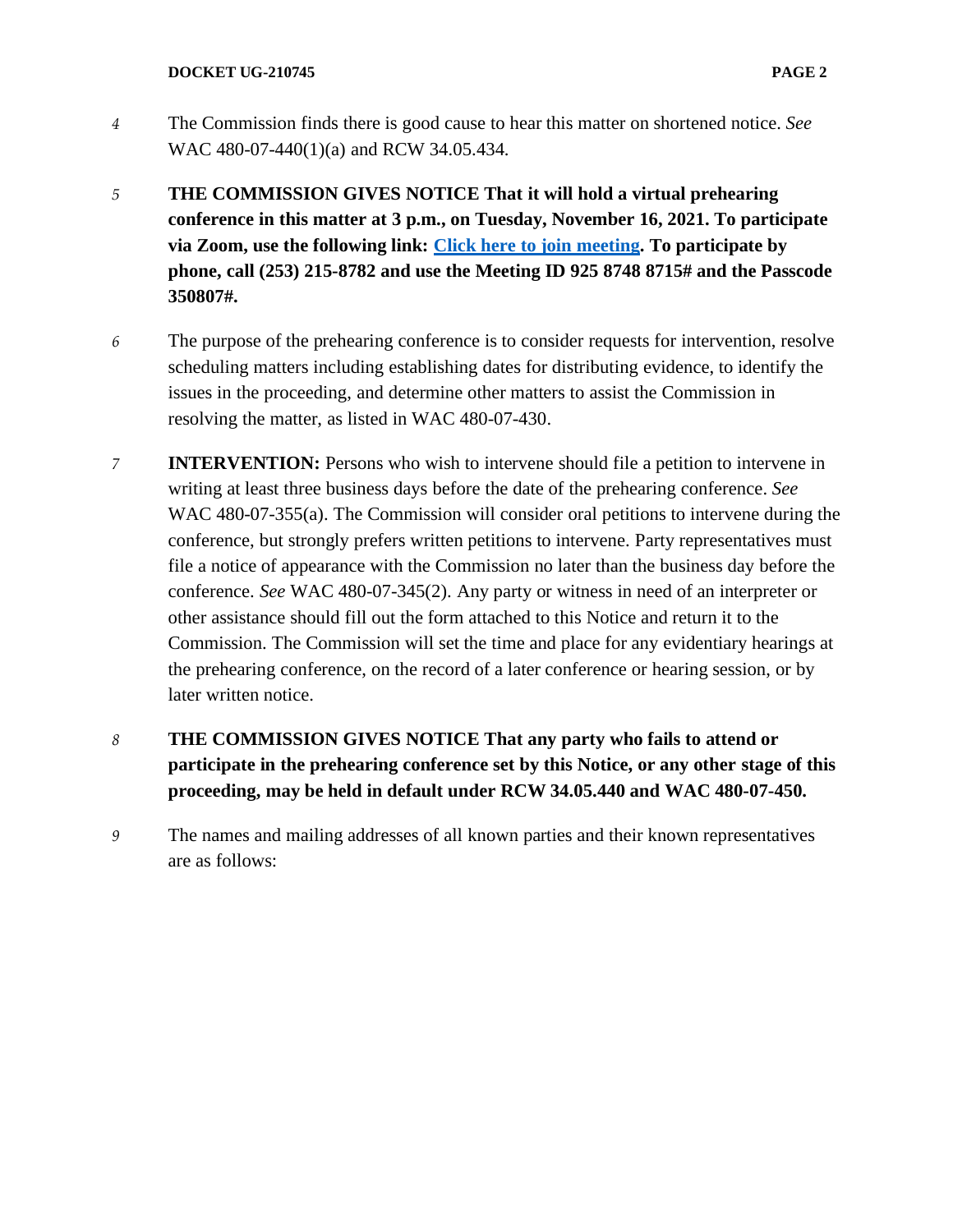| Complainant:    | Tree Top, Inc.                          |
|-----------------|-----------------------------------------|
|                 | Terri Bauman                            |
|                 | Monica Taylor                           |
|                 | 220 E. Second Avenue                    |
|                 | P.O. Box 248                            |
|                 | Selah, WA 98942-0248                    |
|                 | $(509)$ 698-1434                        |
|                 | terri.bauman@treetop.com                |
|                 | monica.taylor@treetop.com               |
| Representative: | <b>Chad Stokes</b>                      |
|                 | Cable Huston LLP                        |
|                 | 1455 SW Broadway, Suite 1500            |
|                 | Portland, OR 97201                      |
|                 | $(503)$ 224-3092                        |
|                 | cstokes@cablehuston.com                 |
| Respondent:     | <b>Michael Parvinen</b>                 |
|                 | Director or Regulatory Affairs          |
|                 | <b>Cascade Natural Gas Corporation</b>  |
|                 | 8113 West Grandridge Blvd.              |
|                 | Kennewick, WA 99336-7166                |
|                 | $(509)$ 734-4593                        |
|                 | michael.parvinen@cngc.com               |
|                 | cngcregulatory@cngc.com                 |
| Representative: | Lisa Rackner                            |
|                 | <b>Jocelyn Pease</b>                    |
|                 | McDowell Rackner & Gibson PC            |
|                 | 419 SW 11 <sup>th</sup> Ave., Suite 400 |
|                 | Portland, OR 97205                      |
|                 | $(503) 595 - 3925$                      |
|                 | lisa@mrg-law.com                        |
|                 | jocelyn@mrg-law.com                     |
|                 | alisha@mrg-law.com                      |
|                 | cheyenne@mrg-law.com                    |

*10* Administrative Law Judge Andrew J. O'Connell, from the Commission's Administrative Law Division, will preside during this proceeding.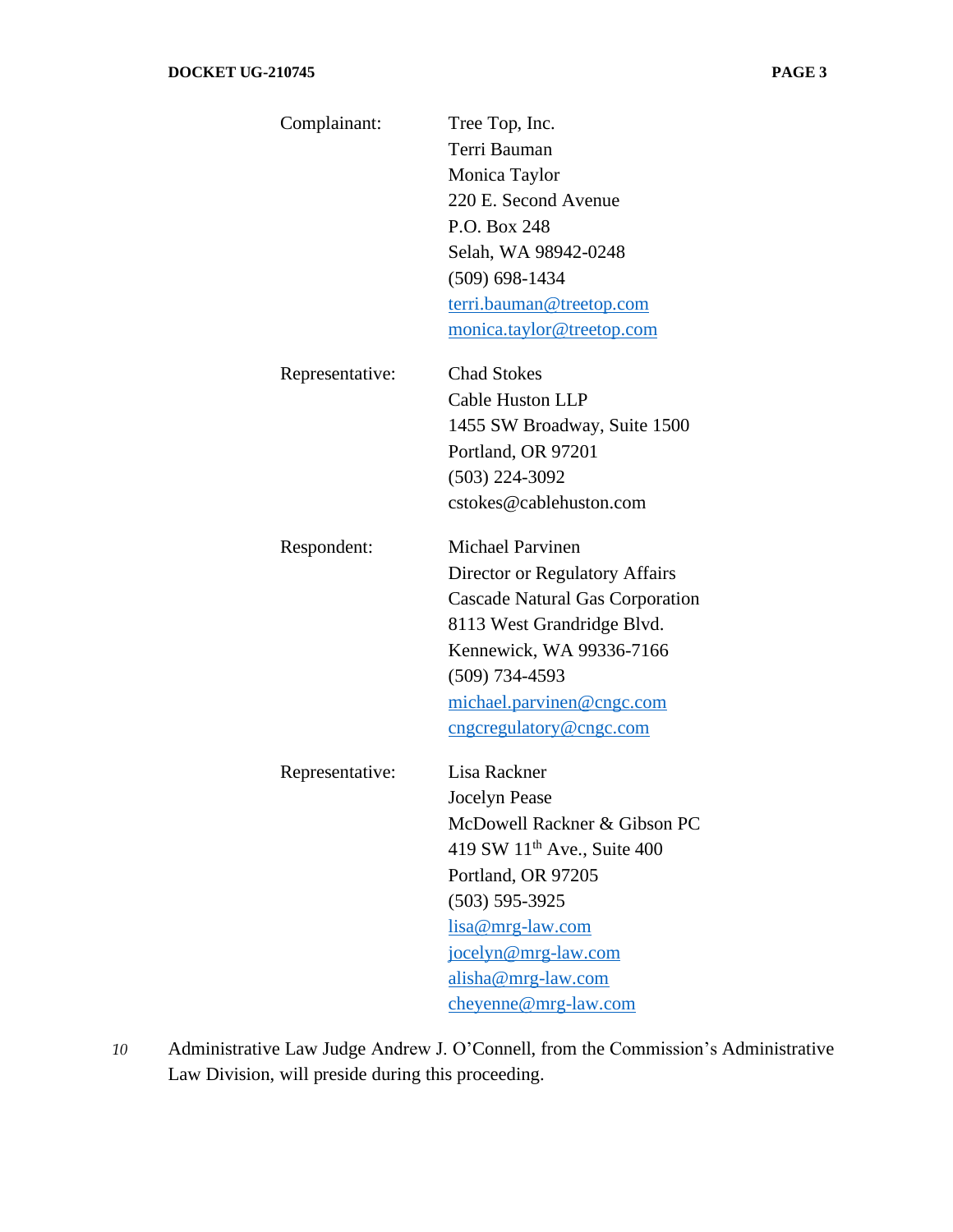#### **DOCKET UG-210745 PAGE 4**

*11* In its Answer, Cascade requested the Commission dismiss the Complaint and determine that Cascade appropriately billed Tree Top for the entitlement overrun penalties, citing the filed rate doctrine and asserting that Tree Top has failed to state a claim for which relief may be granted as affirmative defenses (Motion). <sup>1</sup> Commission rule requires Tree Top to file any written response to the Motion within 10 days of service, unless the Commission sets a different deadline.<sup>2</sup> In this instance, the Commission requires Tree Top to file any response to Cascade's motion to dismiss by 5 p.m. on Tuesday, November 9, 2021. The Commission will provide an opportunity for the Parties to be heard and will thereafter resolve the Motion at the prehearing conference set for November 16, 2021.

## *12* **THE COMMISSION GIVES NOTICE That any response to Cascade's Motion must be filed with the Commission by 5 p.m. on Tuesday, November 9, 2021.**

*13* The Commission will give parties notice of any other procedural phase of the proceeding in writing or on the record, as appropriate during this proceeding.<sup>3</sup>

DATED at Lacey, Washington, and effective November 3, 2021.

### WASHINGTON UTILITIES AND TRANSPORTATION COMMISSION

AMANDA MAXWELL Executive Director and Secretary

Inquiries may be addressed to:

Executive Director and Secretary Washington State Utilities and Transportation Commission P.O. Box 47250 Olympia, WA 98504-7250 (360) 664-1160

<sup>&</sup>lt;sup>1</sup> Answer at 10-11, 12,  $\P$  42-43, 50.

 $2$  WAC 480-07-380(1).

<sup>&</sup>lt;sup>3</sup> Judge O'Connell can be reached by email at **andrew.j.oconnell@utc.wa.gov** or by phone at (360) 664-1285.